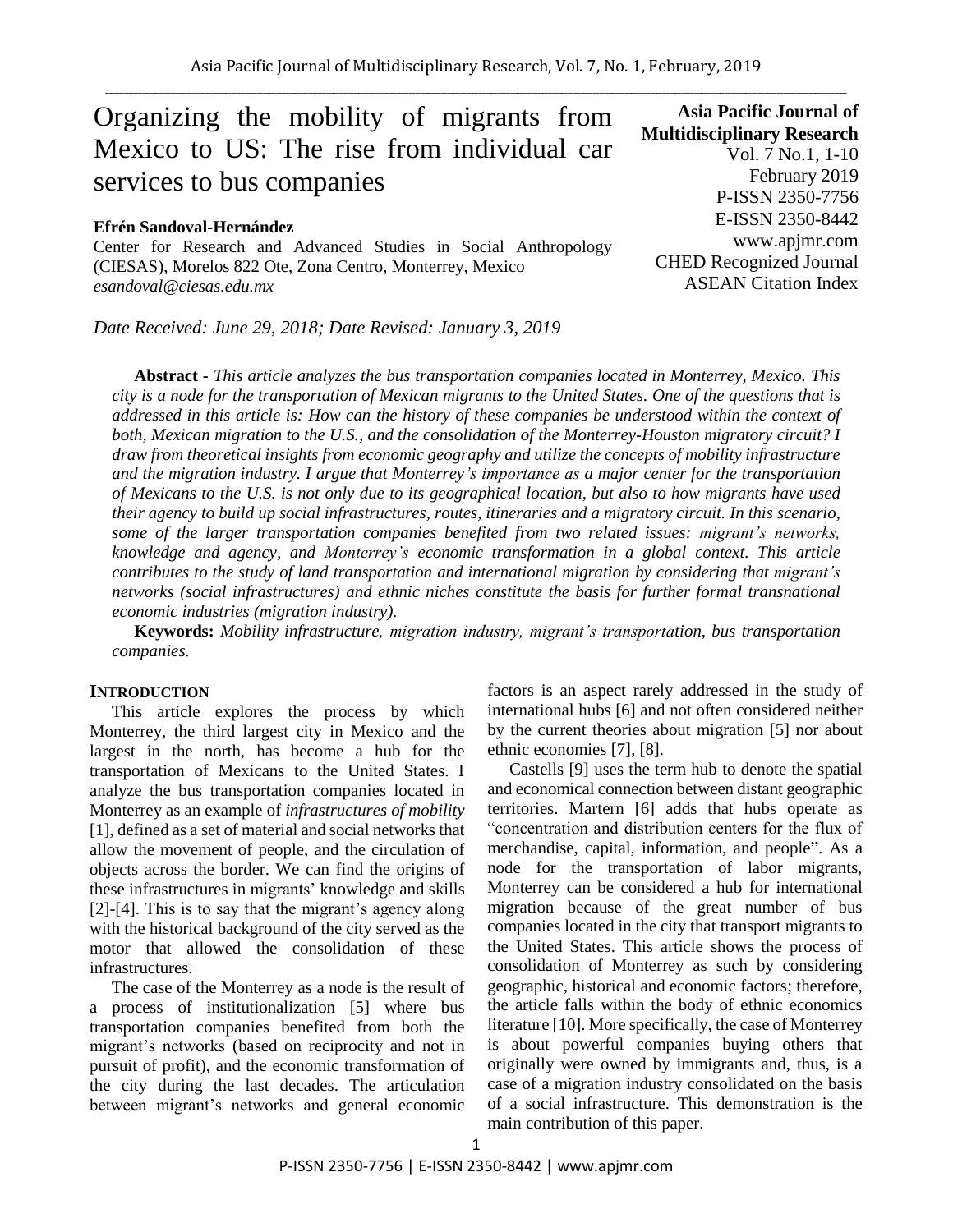This article addresses several sets of research questions. First, what is the history of these bus companies? How can the history of these companies be understood within the context of Mexican migration to the U.S., and specifically, the consolidation of the Monterrey-Houston migratory circuit? Second, why is Monterrey, in particular, currently an important node for the transportation of Mexican labor migrants to the United States? I draw from theoretical insights in economic geography and utilize the concept of *mobility infrastructure* [1] and the migration industry [11]. Using these analytical tools, I argue that Monterrey is currently a center for the transportation of Mexicans to the U.S. not only because of its geographical location, but also because of its place as a historical departure city for migrants during the early  $20<sup>th</sup>$  century; and the economic transformation of Monterrey and consolidation of the Monterrey-Houston migratory circuit.

The organization of the article is as follows: first, it addresses the methods of data collection and analysis. It then elucidates which aspects of economic geography provide important insights into the process of international labor migration and transportation. After that there is a brief profile of the various companies and bus lines that operate from or pass through Monterrey. Later, there is a discussion about the evolution of Monterrey into a primary distribution city of Mexican labor migrants to the United States. Then, the article highlights the interaction between different companies, and finally, it discusses how my insights make a contribution to the relevant frameworks in economic geography.

## **METHODS**

The empirical data for this article consists of indepth interviews with ten business partners, managers, and employees of different bus companies operating in Monterrey. All the people interviewed had experience and knowledge about the history and transformation of the companies; in some cases, they were the founding partners or were among the first employees. Before undertaking an interview, the interviewer explained to the informants that he was conducting an academic study, and that the name of the company will be published but confidential information (such as financial situation) will be considered just as crossinformation, and that the name of the interviewed will be omitted.

Interview questions addressed four main themes: 1) The trajectory of the firm, including the history of the founders and the circumstances in which the company was first established; 2) Company services; 3) Interfirm relations; 4) The current situation of the company. In most cases, I conducted two sets of interviews to make sure that I collected data on all four of these themes.

The included companies were Autobuses Flores, Autobuses El Mexicano, Autobuses El Conejo, Autobuses El Faisan, Omnibus Mexicanos, Turimex Internacional, Autobuses Hotel, Greyhound de Mexico, and Autobuses Adame.

The researcher developed two original databases of information. The first database was organized by company, the second database was organized diachronically, which allowed me to develop a timeline to understand the evolution of the larger Mexican transportation industry in Monterrey. Here I utilize my data to illustrate how the special features of the Mexican transportation industry play a role as part of the larger, complex phenomenon of international migration.

## *Monterrey Bus Lines*

Located in northeast Mexico, approximately 150 miles from the Texas border, the city of Monterrey has emerged as a center for international mobility due to changes in the postindustrial local economy of the sending city, shifts in the patterns of Mexican migration to the U.S., and the consolidation of a Monterrey-Houston migratory circuit.

Currently, there are eleven bus firms operating in Monterrey, which provide daily transportation to the U.S. These companies are organized in diverse ways, but all have an affiliate firm operating on the U.S. side. These businesses constitute part of [11] the "migration industry".

Bus lines are brands that belong to larger passenger transportation companies. Each line connects a specific set of departure and destination cities. In this section, I discuss the companies that start or pass through Monterrey and have offices and employees in this city, paying special attention to the number of lines and routes, as well as associations between different bus lines.

Some of the smaller bus companies only have one line and focus on one route. Two companies, *Autobuses Pegasso* and *Autobuses Flores* travel only between Monterrey and Houston. *Autobuses El Mexicano* and *Autobuses El Conejo* have routes that originate from other Mexican cities but pass through Monterrey. Although the bus traveling through Mexico and the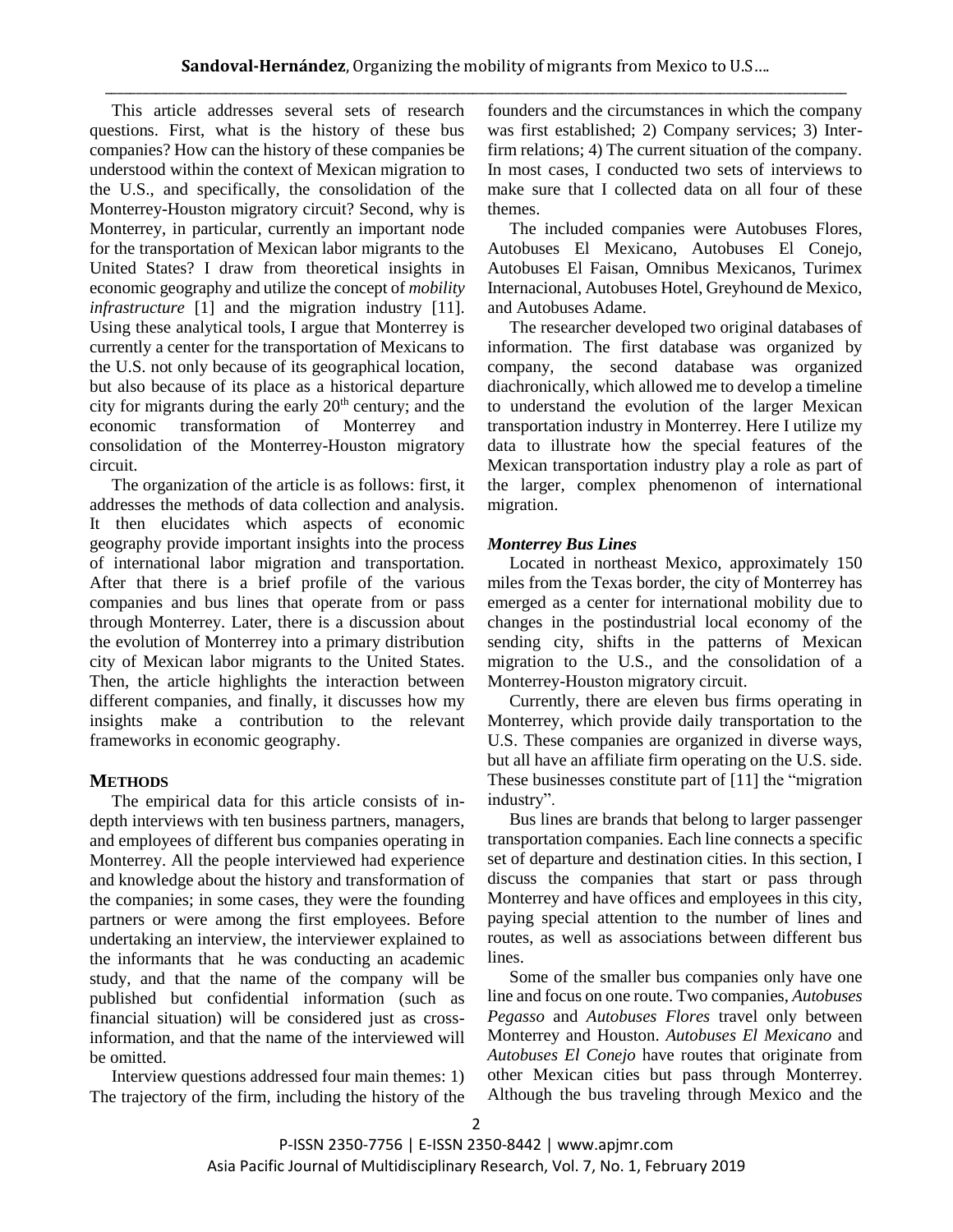United States is the same, the bus line is officially a Mexican company when it operates south of the border but becomes part of a parallel American company upon entering U.S. territory—both of which have the same owner.

In some cases, the same bus line may be owned by a separate company in Mexico and the United States. This is the case with the bus lines of Grupo Estrella Blanca, the largest Mexican transportation company. Grupo Estrella Blanca, together with Greyhound, respectively operate *Autobuses Americanos* and *Autobuses Americanos USA*, which technically utilize the same fleet of buses. The ownership of the buses (and consequently the profits) changes hands upon crossing the border. In other words, an Autobuses Americanos bus line is part of Grupo Estrella Blanca when traveling through Mexico, but upon crossing the U.S. border, becomes Autobuses Americanos USA, and thus part of Greyhound.

The resources of Grupo Estrella Blanca and Greyhound allow these companies to operate more bus lines than the smaller companies. Autobuses Americanos employs 250 people, and Autobuses Americanos USA employs 150 people. These companies have 30 buses in operation. Autobuses Americanos/Autobuses Americanos USA has several departure terminals throughout Mexico and several arrival cities in the United States. They connect 27 cities in Mexico (covering 26 of Mexico's 32 states) and at least 19 cities in the U.S. In this respect, their clients are able to connect to 2800 cities throughout the U.S. and Canada via other Greyhound bus lines.

Another company, Omnibus de Mexico, operates four bus lines in Mexico. Omnibus de Mexico is an interesting case because its bus lines include those acquired from the company Autobuses Adame. Utilizing the pre-established operations of Autobuses Adame, Omnibus de Mexico's bus lines now cover six routes between West, Central and Northeast Mexico and several cities in Texas (Houston, Dallas, and Brownsville).



Map 1. Lines Bus Destinations from Monterrey. Designed by: Miguel García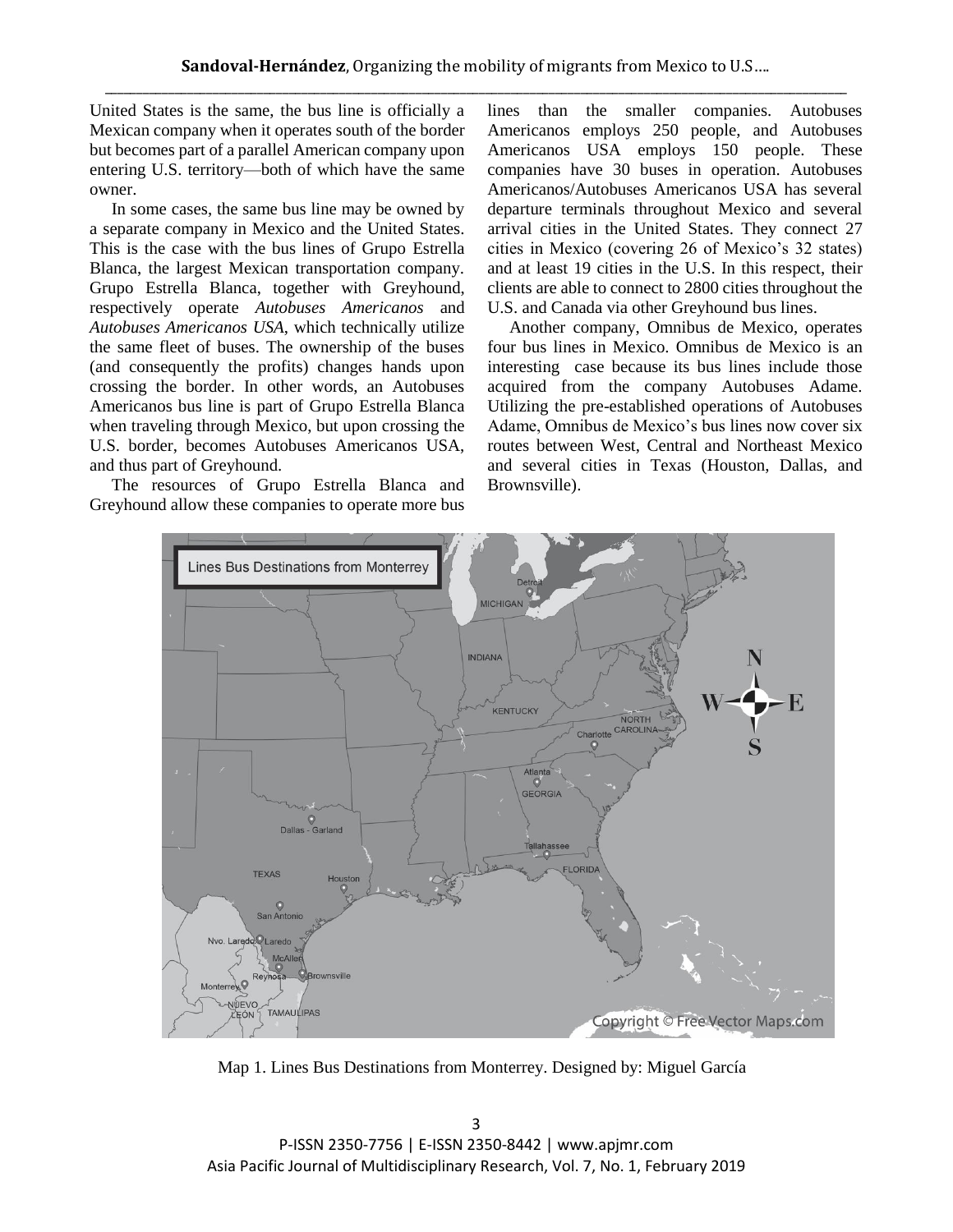

Map 2. Regions of Mexico with buses going to Monterrey and U.S. Designed by: Miguel García

Omnibus de Mexico also owns the bus line Autobuses Ejecutivos, which transports migrants from Dallas and Houston to other U.S. destinations, such as Atlanta, Charlotte, Tallahasee, and Detroit, as well as various cities in Indiana, Kentucky, and Florida.

Grupo Senda is another company that owns several bus lines. Its primary bus line, Turimex Internacional, covers routes throughout Mexico, including West and North Mexico. These lines all pass-through Monterey into various destinations in Texas, including Houston, Garland, and San Antonio.

### **Conceptualizing** *Infrastructures* **in the Study of International Mobility**

Literature about migration networks has addressed the impact of those networks in the economics of destination sites [7] [8]. The creation of ethnic niches is one of the visible economic impacts [12] [10] [13] of migration networks at destination places and has received much more attention than the creation of economic niches in the place of origin. Although the formation of ethnic niches is related to both, destination and place of origin economies, [14] it is is more frequently analyzed how niche economy at the destiny site is shaped by migrants connections with their place of origin [15] [16]. The case showed here is one of a migration networks encouraging nonimmigrant entrepreneurs at their origin place (Monterrey) to shift capital in to an economic niche, in other words, is the formation of a migration industry emanated from a migrant social infrastructure. This function is much less studied on the literature about networks. As it will be showed, the most important bus companies of North America are involved in Mexico– U.S.-Mexico migrant's transportation now. This is not good news for the little companies founded by Mexican immigrants who are are being coopted by bigger companies or are being financially pressed by larger business competition. As a result, migrant owned businesses are loosing some control, and there is a mix of ethnic economy with general economy [12]. The migration industry (or entrepreneur infrastructure)

P-ISSN 2350-7756 | E-ISSN 2350-8442 | www.apjmr.com Asia Pacific Journal of Multidisciplinary Research, Vol. 7, No. 1, February 2019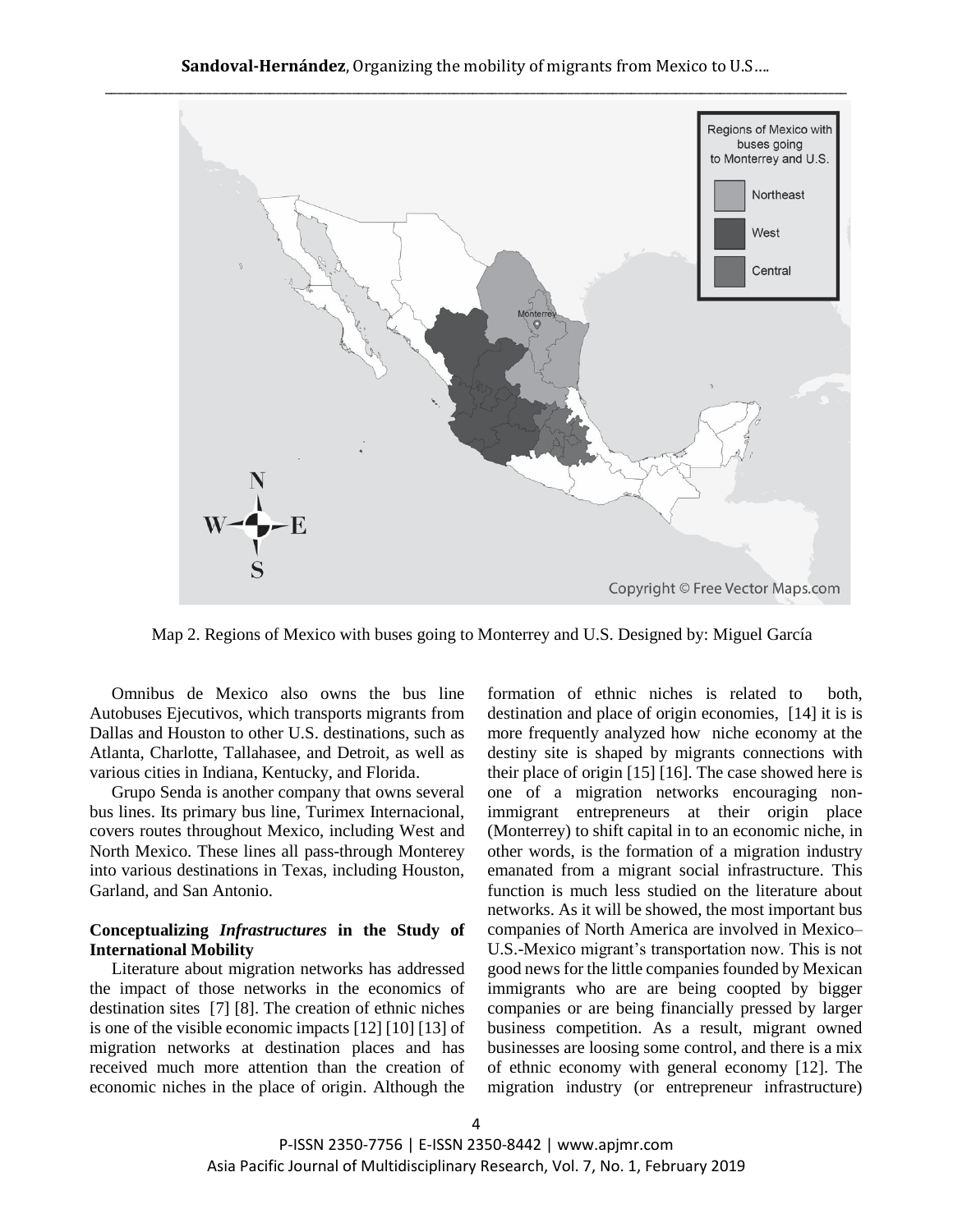subsists thanks to the migrant social infrastructure (the migrant networks) and not a social infrastructure in itself. This article attempts to understand the organization, operations, and relationships between the Monterrey bus companies that travel between Mexico and the United States. To further examine this, I explore: 1) The configuration of the Monterrey-Houston migratory circuit; 2) The creation of infrastructures that facilitate the migratory fluxes; 3) The geo-economic logic behind the configuration of these structures that allow for mobility.

The ongoing mobility of people between Mexico and the United States is largely facilitated by physical, institutional, and social devices that I metaphorically call *infrastructures* [1]. The metaphor of infrastructure is originated from objects such as roads, bridges, and other mechanisms that transport people from one place to another. Infrastructures denote the organic relationship between different sets of places, institutions, and people. With respect to international migration, infrastructures are created, organized, and developed by social actors that interact in a same social space—migratory circuits—but live in geographically distant territories. In the case of mobility between Mexico and the United States, the concept of infrastructure is useful for explaining how the mobility of objects and people across the Mexico-U.S. border is established, facilitated, and perpetuated.

Infrastructures can function on three different levels: government, business, and social. On a state level, *government infrastructures* regulate the movement of products and human labor across international borders. Government infrastructures include governmental entities that establish inter- and intra-state arrangements, agreements, and treaties, such as the North American Free Trade Agreement (NAFTA).

Some business infrastructures focus on the mobility of merchandise, whereas others specialize in the mobility of people. The business infrastructures need not be concentrated on one primary objective, such as the transportation of labor migrants, but may also extend to other transportation needs involved with tourism, consumerism, and religion [1]. It should be noted not all infrastructures that facilitate the movement of products and people are entrepreneurial in nature. For example, *associative infrastructures*, such as student exchange programs between universities in two different countries, facilitate the international movement of people, but are not entrepreneurial or profit-driven in nature.

Finally, *social infrastructures* are the interpersonal relations that facilitate the movement of particular objects and people. Social infrastructures include the trust, reciprocity, and exchanges of ideas occurring within migrant networks. In the context of Mexican migration to the U.S., ties between the sending and destination communities help establish and maintain social infrastructures.

Although I conceptualize government, business, and social infrastructures distinctly, my research on bus lines highlights the interdependence of the places, institutions, and social actors involved in these larger networks, albeit not necessarily in an even fashion. For example, the modification of transportation regulations in and between countries (government infrastructure) shapes the configuration, organization, and operations of the institutions designed for the transportation of people (business infrastructure).

In turn, the respective configurations of business and socially infrastructures are mutually dependent. For example, the development of a social infrastructure for the transportation and exchange of people, gifts, documents, and remittances between a community in Mexico to one in the U.S. occurs more efficiently because of the presence of vans that make weekly trips between these communities (business infrastructure). Business infrastructures that involve *coyotes*, who assist migrants with crossing the border, or *chiveras*, who transfer specific goods to Mexico at the request of Mexican consumers [1], also serve to strengthen social infrastructures. These activities involve a certain level of trust and reciprocity among different social actors, and they function to facilitate contact between people separated by international borders. The latter activities also illustrate how business infrastructures can function rather informally, wherein agreements are made orally without receipts, tickets, or contracts.

The concept of infrastructure differs somewhat from [11] concept of "migration industry," as it allows for the inclusion of the diverse activities of bus companies and is not limited to entrepreneurial institutions whose *primary* function is to "grease the wheels" of international migration. I classify infrastructures separately from the migration industry because of the importance of trust in the support of these activities. In this sense, bus companies take on characteristics of social infrastructures, not only business infrastructures. In short, the enterprise logic of business infrastructures works in conjunction with the interactional logic of social infrastructures as part of the larger infrastructures of international mobility.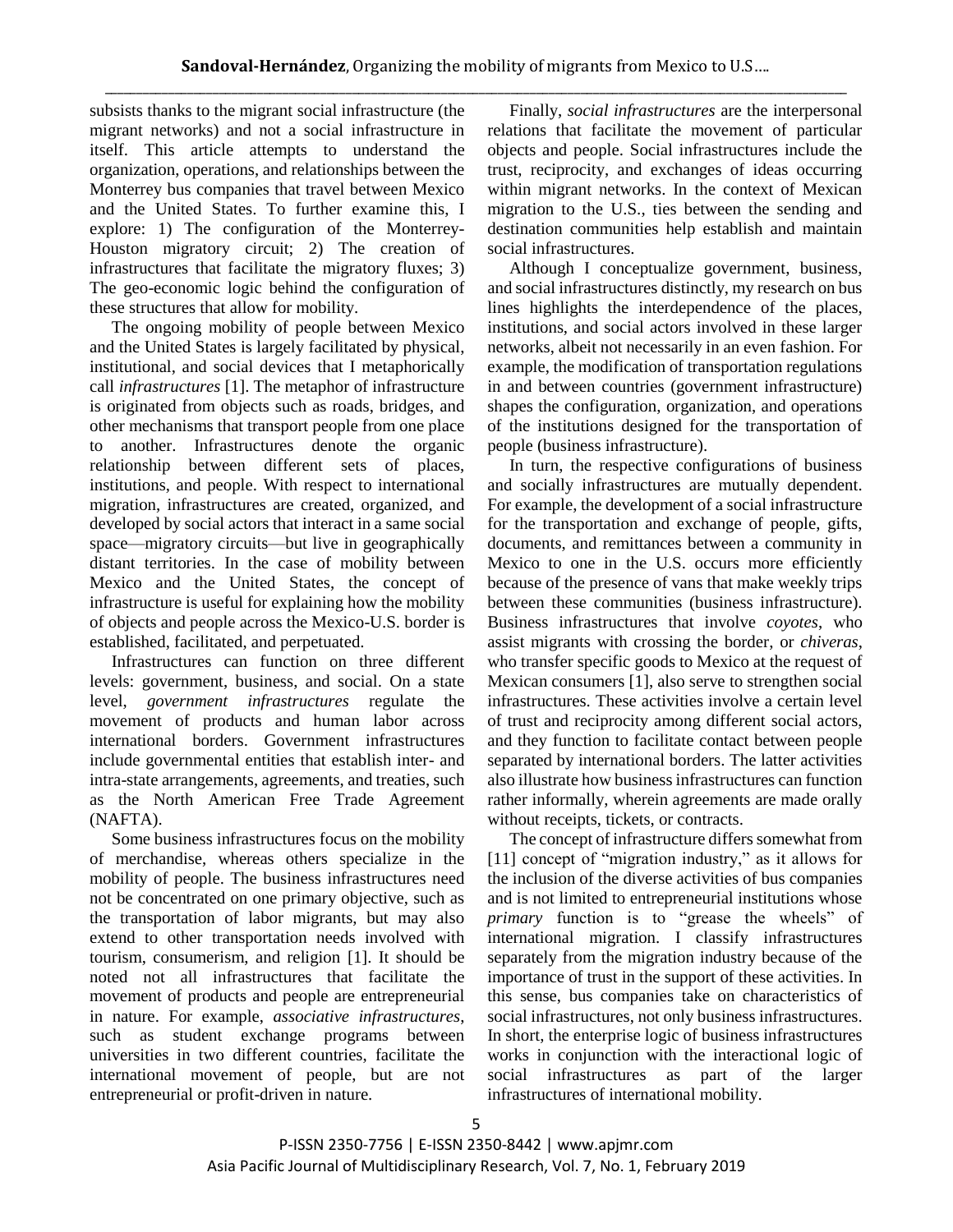To further understand the bus companies that transport migrants from Mexico to the U.S., one specific infrastructure of mobility, this article closely examines the relationship between business and social infrastructures. In the next sections, I present the main characteristics of the different bus companies operating out of Monterrey. My intention is not to illustrate the process of institutionalization or formalization, nor the expansion or growth of particular companies. Rather, I focus on the diversification of the phenomenon, which allows for informal, smaller transportation companies to coexist and survive despite ongoing competition from formal, bigger organizations. Herein lies the most sociologically interesting part of this study.

## **The Emergence of the Monterrey-Houston Migratory Circuit**

The migration of Mexicans to the United States has a long history [18]. Migration from Monterrey to Texas is not an entirely new phenomenon but during the 1970s, Monterrey became an important sending context in the Mexican-U.S. migration stream. It was then that the Monterrey-Houston migratory circuit began to crystallize. Hernandez-Leon [17] attributes the establishment of this circuit on two primary factors: 1) The decline of industrialization in Monterrey led to a local economic crisis; 2) The emergence of Houston as a major distribution center of oil and gas to a global market created booming demands for industrial workers. Businesses in Houston looked to Monterrey, the industrial capital of Mexico, to find workers with industrial skills. Amidst the economic crisis in Monterrey, migration became a viable option for qualified Monterrey workers, who were able to migrate legally to Houston for employment opportunities. This migration of industrial workers established the Monterrey-Houston migratory circuit, which in the following decades, was sustained by their strong social networks [17].

The consolidation of this migratory flux is a very important precedent for the conformation of infrastructures for mobility during the 1980s and 1990s. In the 1980s, van drivers (*camioneteros*) <sup>1</sup> began transporting people, money, and merchandise between Monterrey and Houston. This was partly a result of the fact that IRCA (Immigration Reform and Control Act - 1986) allowed more migrants to move freely across the border between Mexico and the U.S. Due to regulatory

changes, some *camioneteros* established bus lines to formalize the activity of transporting people, companies that still exist today. By the end of the 1990s, larger bus companies in both Mexico and the United States capitalized on new migratory circuits of migrants moving to new immigrant destinations, such as the East Coast. These companies benefited from social infrastructures (i.e., migratory nets, smaller transportation and packaging companies) already in place and institutional infrastructures such as NAFTA, as well as the new, more firmly established migratory circuit between Monterrey and Houston.

Prior to IRCA, the collective transportation of people between Mexico and the United States was a generalized activity, not a niche industry. The newly consolidated Monterrey-Houston migratory circuit made the activity of transportation more complex. At first, transportation was facilitated by the pioneering migrants who made sporadic journeys between Mexico and the U.S. As time passed, both small-scale and large-scale transportation companies were established in both countries. In this section, I explain the evolution of these infrastructures for mobility.

## *From Station Wagons to Buses*

The consolidation of the Monterrey-Houston migratory connection served to formalize the transportation industry between the two communities. Initially during the 1970s, travel between Monterrey and Texas was restricted to the transportation of merchandise and remittances. Because these transnational journeys were primarily for the transportation of goods, only a few people traveled back and forth between Monterrey and Texas. Over the next ten years, as the Monterrey-Houston circuit become more firmly established, station wagons gave their place to vans, which more regularly transported not only goods, but also people across the Mexico-U.S. border. As other authors have suggested  $[17] - [19]$ , some migrants took advantage of their migrant networks and specialized knowledge to open businesses that concentrated primarily on international transportation.

A well-known example is the company started by Mr. Esteban Adame, a native of Northeast Mexico that migrated to Houston. When he first migrated to the U.S. in 1977, Adame worked in the Houston docks. He made frequent trips to Monterrey in his station wagon,

 $\overline{a}$ 

<sup>&</sup>lt;sup>1</sup> In Mexican Spanish, *camioneta* is the Spanish word to pick-up.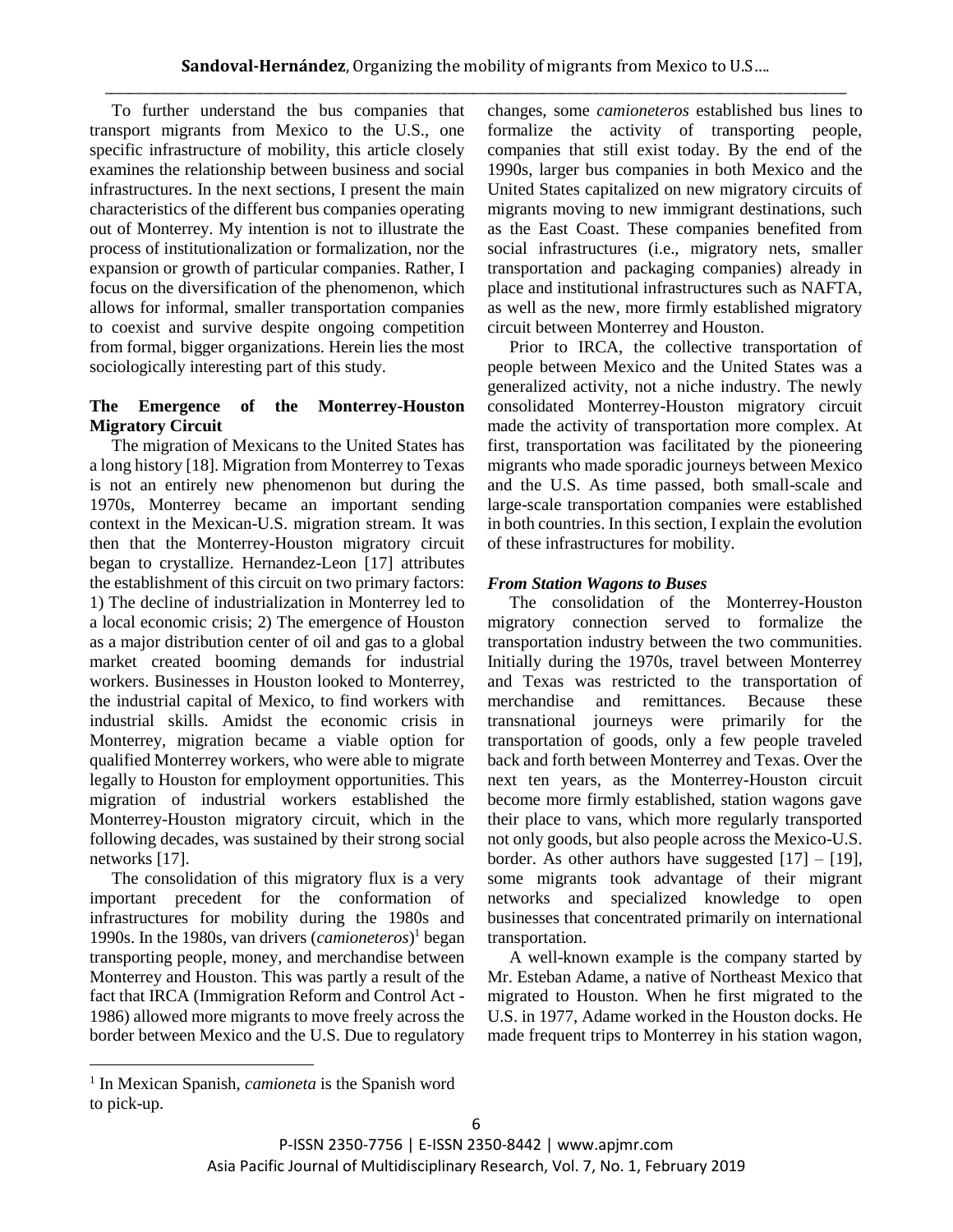and each time he traveled, he asked his co-workers whether they wanted to send package or accompany him on the trip [21]. Adame's first trips started with a station wagon.

In 1984, Adame left his job to focus full-time on providing transportation services, as it proved more lucrative than the working at the docks. Two years later, Adame upgraded from station wagons to vans, which carried up to fifteen passengers at a time. By the completion of IRCA in 1991 [21], Adame owned fifteen vans and had just purchased his first two buses. Only six years later, Adame doubled his fleet to thirty buses in operation. Autobuses Adame created specific bus lines, such as El Faisan, to transport migrants from Central Mexico to Monterrey, upon which they would be able to go to Houston and other destinations in the U.S. However, as I discuss later, the arrival of big companies led the absorption of Autobuses Adame and its lines, such as El Faisan, under the name of the larger organization.

Autobuses El Mexicano is another Monterrey-based bus company with humble beginnings. Autobuses El Mexicano was founded by a Mexican immigrant living in Houston. He began making trips between Houston, Monterrey, and Linares (100 kilometers south of Monterrey) using a small truck, which he used to transport various types of merchandise. Because of the high demand for his services, he opened up offices in both Monterrey and Houston. Over the next decade, he expanded his operations into nearby cities, setting up additional offices in Dallas, Texas, in the U.S. and other small cities around Linares, in Mexico. Autobuses El Mexicano boasted a fleet of fifteen buses, but as big companies began to compete for their clientele since the year 2000, El Mexicano's operations have downsized substantially. Today, El Mexicano operates five buses and employs only twelve employees—seven in Monterrey and five in Houston.

Similarly to Autobuses Adame and Autobuses El Mexicano, other Mexican-owned bus companies were established during the late 1980s to facilitate transportation between Monterrey and Houston, such as Los Primos, Expresso, and Tornado. Other companies from central Mexico, such as El Conejo, opened operations in Monterrey.

The evolution of the Mexican bus line companies led to the establishment of designated routes, more complex business infrastructures, more diversified services, and inter-firm competition. During the 1980s, dozens of vans would depart from Houston and follow specified routes. Companies built larger clientele,

which in turn, required that more employees be hired. International travel became more frequent and involved special services, and overall, travel became increasingly efficient. The expansion of the transportation also gave rise to competition between van drivers and company owners.

Van drivers were particularly attentive to two aspects related to their services—efficiency and trust. One van driver noted the importance of mutual trust between himself and his passengers, noting the importance of displaying that personal touch when providing his service: "Thank God I have lots of people who see how I treat them. Most of the clients are very old people. Many are ladies. Sometimes the van seems like an ambulance. I have brought people who are blind, who cannot walk, and I assist them when getting on and off. I hold their hand and walk them to the restrooms, and they have noticed that I take care of them".

The modification of the organization of these infrastructures of mobility—everything from the frequency of travel to the type of vehicle utilized—are a direct outgrowth of the conditions set forth by amnesty. The modification of the transportation regulation laws, which in part were a result of the lobbying of large transportation companies, further facilitated the growth of the bus transportation industry. I explore the emergence of the larger companies in the following section.

## *The Arrival of Big Companies*

Big transportation companies hoped to capitalize on the ongoing migration circuit between Mexico and the United States by establishing their own transportation routes. One of the San Antonio directors of Autobuses Americanos USA said that between 1987 and 1988, Greyhound protested to Untied States authorities about the "informal" services being provided by Mexican van companies. During that time, Ellis [22] notes that both "the van services were exempt from complying with Federal Motor Carrier Regulations" and the regulations of the U.S. Department of Transportation.

Years later, the U.S. Department of Transportation implemented regulations to these transportation activities and began issuing printed permits to "formalize" van companies. They also opened the routes to free competition. Permits in hand, van drivers used the opportunity to establish bus companies based around their preexisting routes. They capitalized on their knowledge of which routes, services, and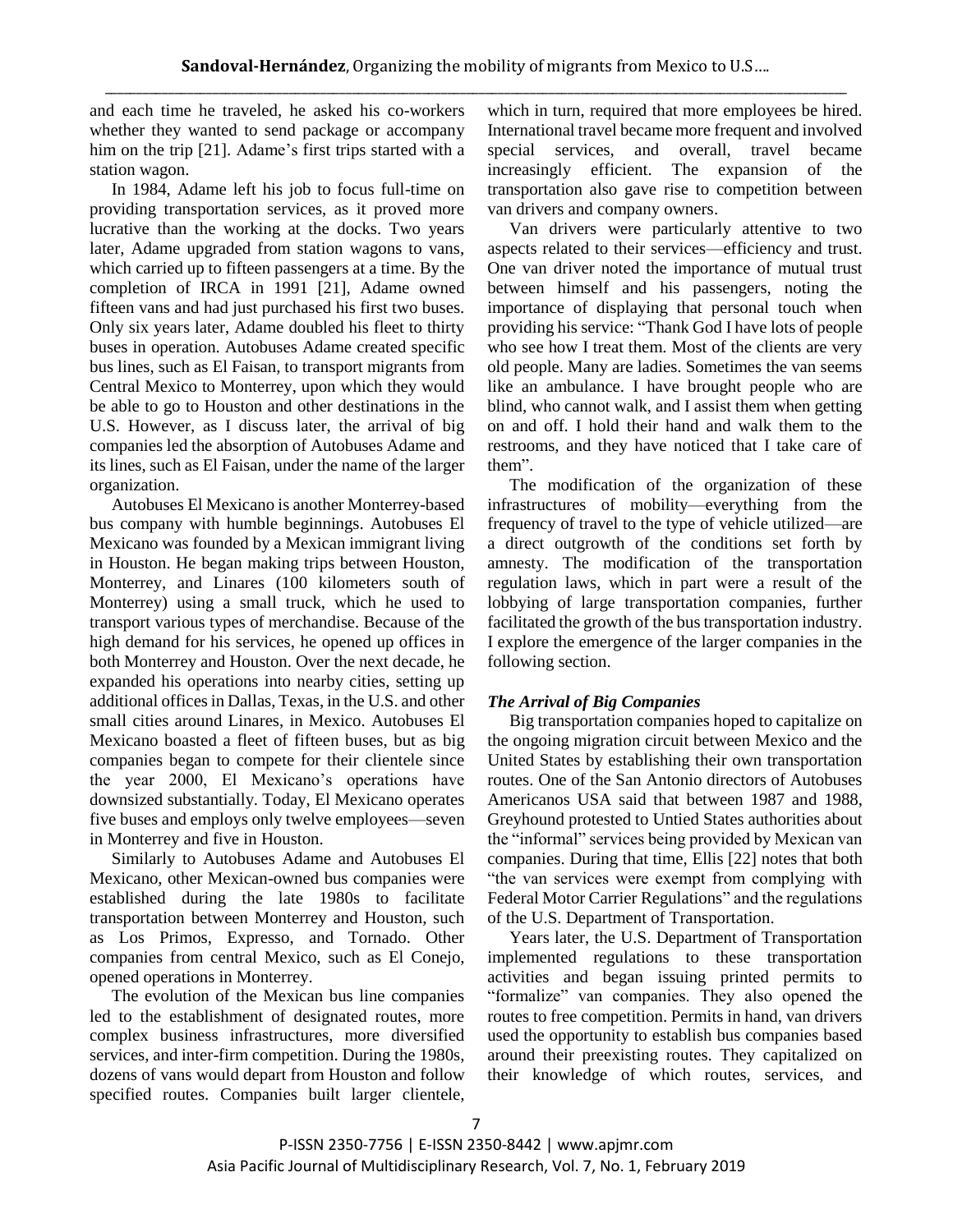itineraries were in highest demand among Mexican labor migrants.

Even in 1997, Greyhound, one of the largest bus companies in North America, could not compete with the Mexican owned firms, who dominated the industry of labor migrant transportation. In this scenario, Greyhound appealed to Mexico to enforce tougher laws on the legally questionable business activities of Mexican bus companies on both sides of the border [20]. Greyhound and Mexican bus companies followed different trajectories.

As mentioned, many Mexican bus companies were established during amidst the consolidation of the Monterrey-Houston migratory circuit. One such company is Autobuses El Mexicano. Autobuses El Mexicano's was first founded by a Mexican immigrant based in Houston. In 1988, he would make trips from Houston to Monterrey and Linares using a small truck, which he used to transport merchandise for other migrants. The founder refined his business operations to provide services of most interest to migrants. Over time, he also developed a more accurate understanding of which routes and itineraries to follow based on where there was high demand among migrants. In 1993, he purchased five buses, and as his clientele expanded, doubled his fleet over the next five years. Once his business became more lucrative, he established offices in Monterrey and Houston. Over the next decade, he also opened offices in Dallas in the U.S. and Linares, Allende, and Montemorelos (all them are small cities not very far to Monterrey). Although business peaked in the late 1990s, his client base began to diminish significantly, due to the entry of big companies into the migrant bus industry. Currently, Autobuses El Mexicano is back to five buses and employs twelve people, seven of whom work in Monterrey and five who work in Houston.

To viably compete within the migration transportation industry, Greyhound acquired several of the Mexican-owned bus companies in 1995. Greyhound targeted many bus companies that already operated preexisting routes throughout Texas. Two such companies included Turismos Rápidos, which transported labor migrants primarily to San Antonio, and Valley Transit, which managed routes throughout Brownsville, Corpus, McAllen, and the international border region of Texas. These respective organizations were placed under the umbrella of one larger company owned by Greyhound named Autobuses Americanos USA.

The creation of Autobuses Americans USA must be understood beyond the migration phenomenon and within the larger government infrastructure frame. Prior to NAFTA, smaller companies had a major advantage over Greyhound because they could travel more liberally than the large U.S.-owned company. In contrast, Greyhound could not travel far into Mexico, needing to stay within 25 miles of the international border. As such, it was necessary for Greyhound sister companies in Mexico, and eventually they came to utilize the Mexican original buses companies [23]. In addition to Autobuses Americanos USA, other companies such as Autobuses Americanos was born out of Grupo Estrella Blanca

Big companies in Mexico have also been interested in participating in the migration transportation industry. These included Grupo Senda, a Nuevo Leonbased company; Omnibus Mexicanos, currently one of the largest Mexican companies; and Turimex Internacional, which I discuss below. To enter to this already booming market, these companies had to negotiate with existing companies, and they were keenly aware of the relations between companies and the growing importance of transporting Mexican migrants to the U.S. These companies ended up following a similar strategy as Greyhound by acquiring bus lines already in operation.

Some bus companies concentrate solely on domestic transportation of Mexican labor migrants, connecting more than 14 cities throughout central and northern Mexico. Turimex Internacional entered the market in 2003 with only three buses, which covered two main routes. By the year's end, its fleet grew to eight buses. As of 2008, Turimex Internacional was operating 54 buses, which managed twelve routes throughout Mexico. Similarly, Omnibus Mexicanos was able to expand its operations by acquiring Transportes del Norte, connecting with west Mexico region. Other bus lines connect with different cities of northeast Mexico.

Unlike Turimex Internacional, Omnibus Mexicanos also operated routes bound to the United States. By acquiring Autobuses Adame, Omnibus Mexicanos gained access to the clientele of labor migrants traveling within the Monterrey-Houston migratory circuit. In this respect, they were able to capitalize from the network of clients that Autobuses Adame had throughout different U.S. states. The purchase of the Autobuses Adame buses resulted in the creation of a company called Autobuses Ejecutivos. However, Omnibus Mexicanos strategically kept the name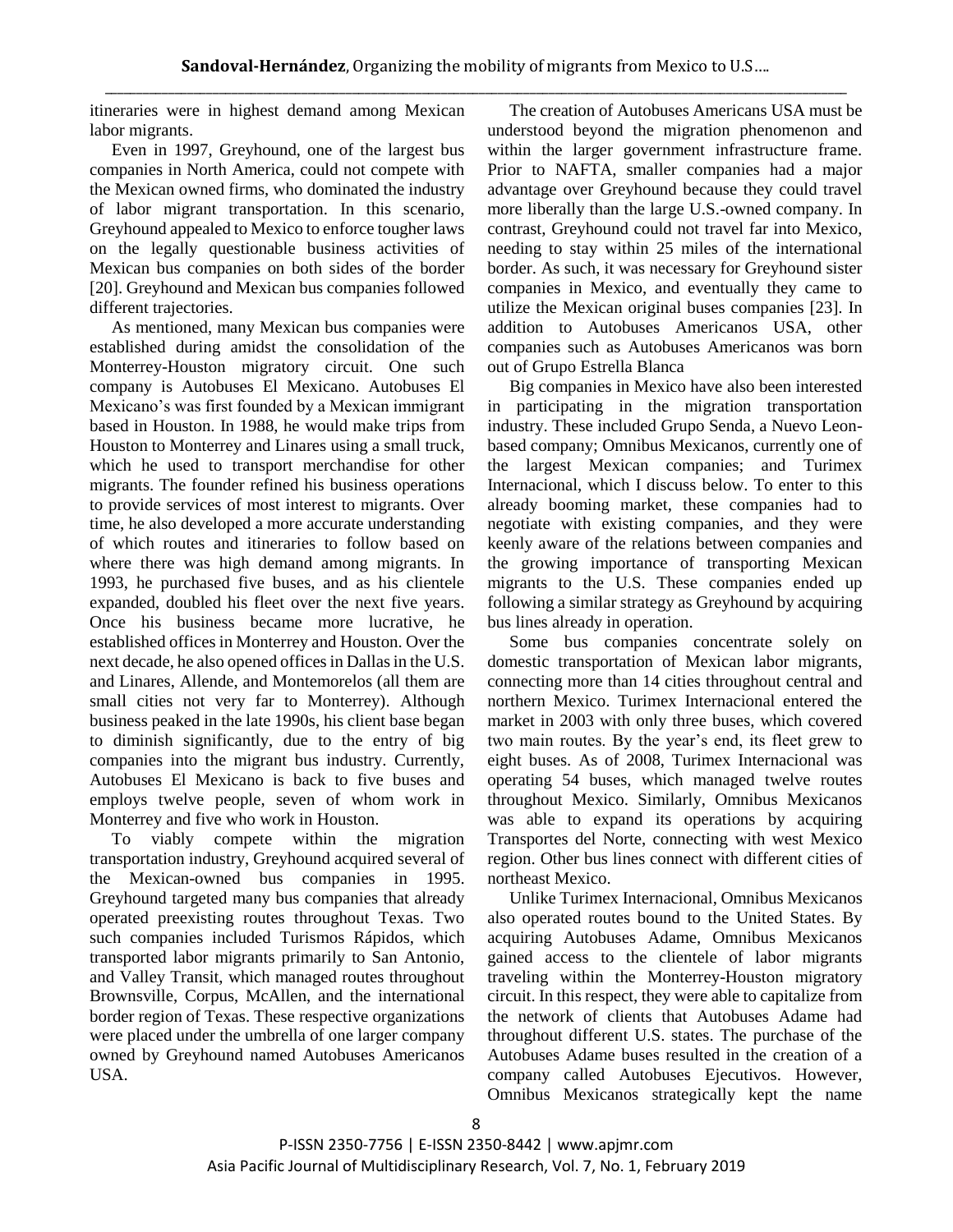"Adame," because they knew that this company had developed the rapport necessary to maintain customer loyalty among Mexican communities in both Monterrey and Houston.

#### **CONCLUSION**

The symbiotic relationship between government and business infrastructures discussed in this chapter helps explain why large transportation organizations, such as Greyhound and Grupo Senda have become some of the most profitable companies in the country. The current context of Monterrey, namely its communication infrastructure, labor market, and the existence of an international migration circuit explain this trend. In sum, the emergence of this hub in Monterrey can be explained by the interplay of historical, demographic (migration) and economic general and "from bellow" (ethnic economies) factors, as well as the interaction of different government, business, and social infrastructures. Political features play an important role in this scenario. For example, scholars have identified Monterrey as the premiere city to establish transnational businesses, as opposed to Mexico City [24], given the strength of its communication, education, and service infrastructures. Recognizing the economic potential of Monterrey, the local government has pushed the city into the international spotlight, establishing agreements with Texas and developing projects that attract foreign investments, tourism, and activities [1]. Studdying with greater depth the articulation between ethnic and general economy, political trends, history and geographic aspects, as part of future investigations would further explain the relationship between migration industry and social infrastructures.

#### **REFERENCES**

- [1] Sandoval-Hernández, E. (2012). *Infraestructuras transfronterizas. Etnografía de itinerarios en el espacio social Monterrey – San Antonio*. México: CIESAS - COLEF.
- [2] Gordon.M., Lins Ribeiro, G. & Alba Vega, C. (2012). *Globalization from Below. The World's Other Economy*. New York: Routledge.
- [3] Portes, A., Guarnizo, L. & Landolt, P. (2003). *La globalización desde abajo: transnacionalismo inmigrante y desarrollo. La experiencia de Estados Unidos y América Latina*. Mexico: Miguel Ángel Porrúa.
- [4] Hagan, J. M., Hernández-León, R. & Demonsant, J. L.. (2015). *Skills fo the "Unskilled". Work and Mobility*

*among Mexican Migrants*. Oakland, CA: University of California Press.

- [5] Massey, D. S., Arango, J., Graeme, H., Kouaouci, A., Pellegrino, A. & Taylor, J. E. . (1998). *Worlds in Motion. Understanding International Migration at the End of the Millennium*. New York: Oxford University Press.
- [6] Martern, C. (1999, May/August). Puertos, redes globales y territorio en el Pacífico mexicano. *Espiral*, vol. V, no. 15, pp.157-185.
- [7] Yue, Z., Li, S., Jin, X. & Feldman, M. W. (2013, July). The Role of Social Networks in the Integration of Chinese Rural-Urban Migrants: A Migrant-Resident Tie Perspective. *Urban Studies Journal*, vol. 59, num. 9, pp. 1704-1723.
- [8] Kalter, F. & Kogan, I.. (2014, June). Migrant Networks and Labor Market Integration of Immigrants from the Former Soviet Union in Germany. *Social Forces*, vol. 92, num. 4, pp.1435-1456.
- [9] Castells, M. (1999). *La era de la información. Economía, sociedad y cultura. La sociedad red, vol. 1*. Mexico: Siglo XXI.
- [10] Light, I., Bhachu, P., & Karageorgis, S. (1989). Migration Networks and Immigrant Entrepreneurship. *UCLA: Institute for Social Science Research.* Retrieved from https://escholarship.org/uc/item/50g990sk
- [11] Hernández-León, R., & Sandoval Hernández, E. (2017). El reclutamiento de trabajadores temporales mexicanos para Estados Unidos: Infraestructura burocrática, industria de la migración y economía del engaño en el programa de visas H-2. *UCLA: International Institute*. Retrieved from https://escholarship.org/uc/item/5nm5d62b
- [12] Light, I., Sabagh, G., Bozorgmehr, M. & Der-Martirosian, C. (1994, February). Beyond the Ethnic Enclave Economy. *Social Problems*, Vol. 41. No. 1, pp. 65-80.
- [13] Evans, M. D. R. (1989, December). Immigrant Entrepreneurship: Effects of Ethnic Market Size and Isolated Labor Pool. *American Sociological Review*, Vol. 54 No. 6, pp.950-962.
- [14] Waldinger, R. (1994). The Making of an Immigrant Niche. *International Migration Review*, Vol. xxviii No. 1, pp.3-30.
- [15] Hirai, S. (2009). *Economía política de la nostalgia. Un estudio sobre la transformación del paisaje urbano en la migración transnacional entre México y Estados Unidos*. Mexico: Juan Pablos, UAM.
- [16] Barros Nock, M. & Valenzuela García, H. (2013). *Retos y estrategias del empresariado étnico. Estudios de caso de empresarios latinos en los Estados Unidos y empresarios inmigrantes en España*, (pp. 281-301). Mexico: CIESAS.

P-ISSN 2350-7756 | E-ISSN 2350-8442 | www.apjmr.com Asia Pacific Journal of Multidisciplinary Research, Vol. 7, No. 1, February 2019